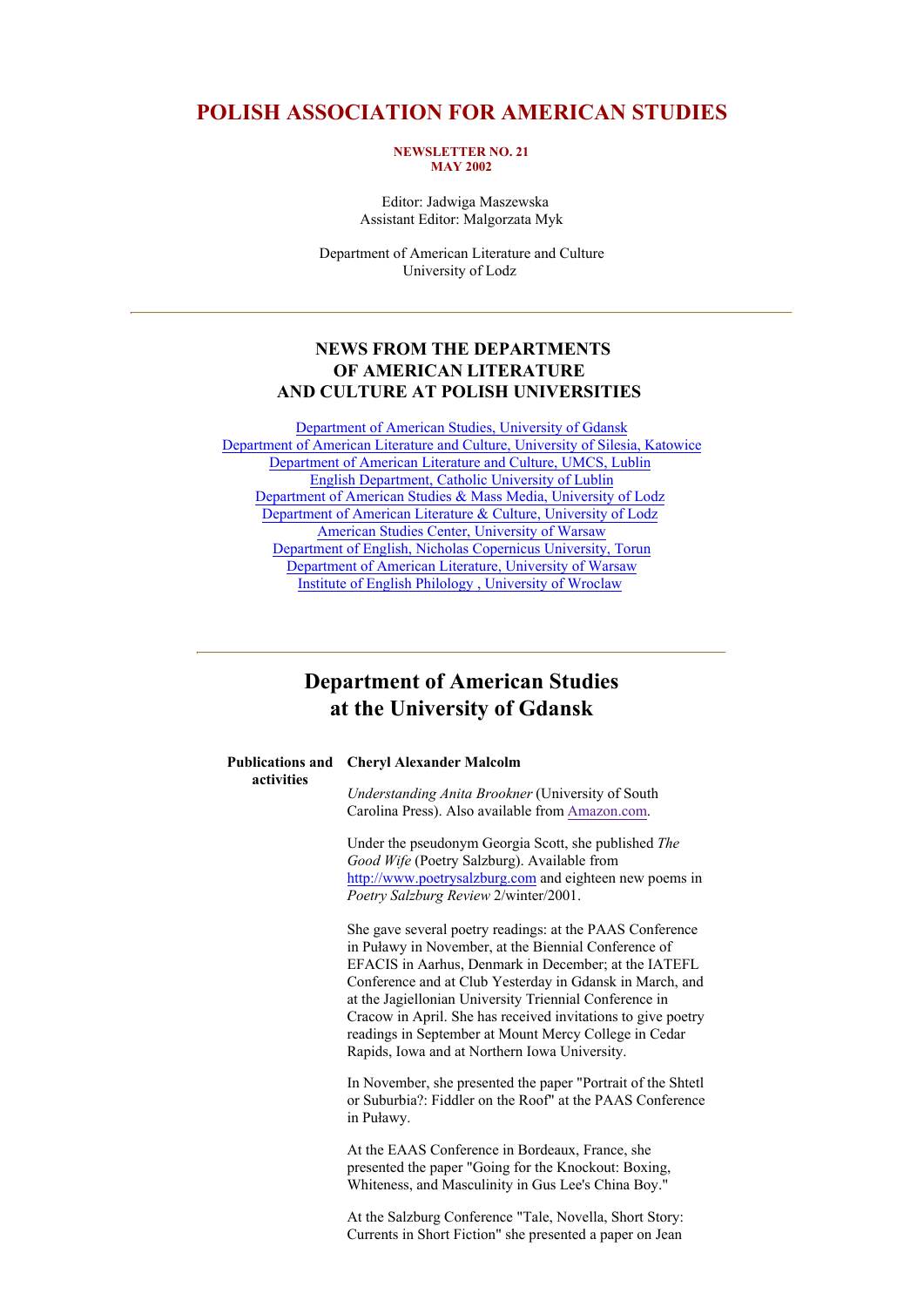#### Rhys.

At conferences at Jagiellonian University, Cracow, and at Aarhus University, Denmark, she presented papers in Irish literature and film. In Denmark, she organized an eight paper panel and was appointed to the steering committee of EFACIS.

### **Beata Williamson**

At the EAAS Conference in Bordeaux, France, she presented the paper "Rascals, Weaklings, and Saviors: Fashionable Men in 19th-Century Domestic Fiction," at Workshop 12 "Yankee Doodle Dandyisme: The Dandy as a Transatlantic Messenger," chaired by Michael Hinds from Mater Dei Institute, Dublin, Ireland, and Joao Paulo Moreira, University of Coimbra, Portugal.

In April, she participated in the BelAAS Conference in Minsk "Moving Beyond the Great Narrative: The Challenge of the Postmodern in American Culture" where she presented a semi-plenary lecture "Maria Cummins: An Unpretentious Merry Scribbler, or a Weighty Discovery of Postmodern Criticism?." She also chaired one of the sessions.

# **Department of American Literature and Culture, University of Silesia, Katowice**

|                     | Visiting Professors In the academic year 2001/2002, the Department hosts<br>Fulbright Professor Arthur Redding from Oklahoma State<br>University, Stillwater, who teaches courses in American<br>literature.                                                                                                                                                                                                                                                                                                                                                                 |
|---------------------|------------------------------------------------------------------------------------------------------------------------------------------------------------------------------------------------------------------------------------------------------------------------------------------------------------------------------------------------------------------------------------------------------------------------------------------------------------------------------------------------------------------------------------------------------------------------------|
| <b>Publications</b> | <b>Teresa Pyzik</b><br>Ed., Readings in American Civilization, second edition by:<br>Innowacje (Ustroń: 2001).                                                                                                                                                                                                                                                                                                                                                                                                                                                               |
|                     | Ed., Szkice o Literaturze i Kulturze Amerykańskiej,<br>Wydawnictwo Uniwersytetu Śląskiego (Katowice: 2001).                                                                                                                                                                                                                                                                                                                                                                                                                                                                  |
|                     | Other members of the Department published altogether 13<br>papers on American literature and culture as well as on<br>literary theory and culture studies.                                                                                                                                                                                                                                                                                                                                                                                                                   |
| Call for papers     | We would like to invite scholars to participate in the second<br>volume of the series Great Themes in American Literature.<br>The working title is: Amerykańska Granica (Frontier),<br>Amerykański Zachód (The Myth of the West). The series is<br>published in Polish due to the growing interest in American<br>literature observable among the academic and non-academic<br>readers and the limitedness of the number of Polish language<br>Americanist publications. Deadline for submissions: 1<br>October, 2002. We welcome all interested contributors to<br>contact: |
|                     | Prof. Teresa Pyzik<br>Department of American Literature and Culture<br>Institute of British and American Literature and Culture<br>University of Silesia                                                                                                                                                                                                                                                                                                                                                                                                                     |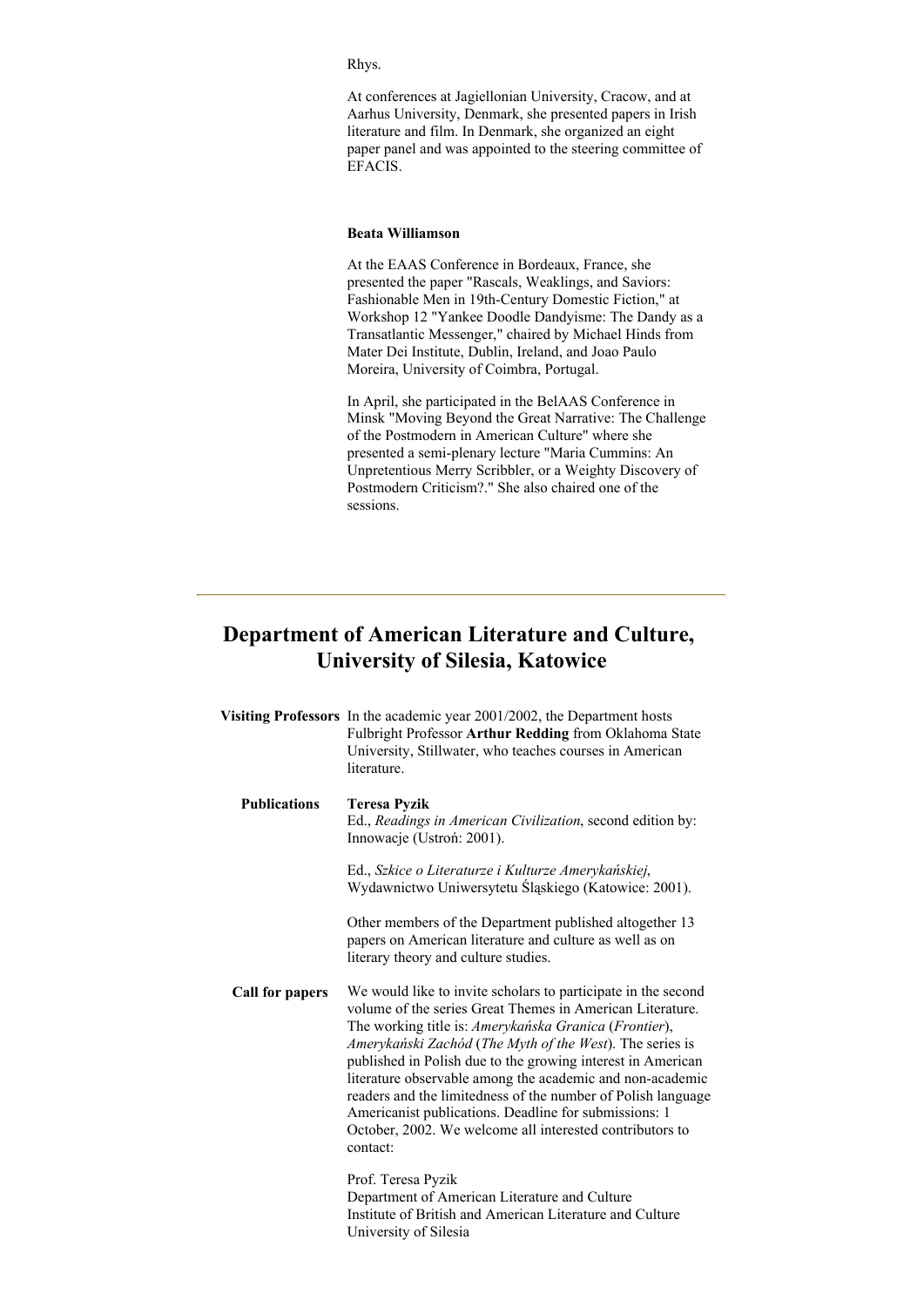Ul. Żytnia 10 41- 205 Sosnowiec tel/fax + 32 291 74 17 e-mail: pyzik@ares.fils.us.edu.pl

# **Department of American Literature and Culture UMCS Lublin**

http://klio.umcs.lublin.pl/~ptsazlka/dalc/dalc.htm

## **2001 PAAS Conference**

The Department of American Literature and Culture was the organizer of the annual conference of the Polish Association for American Studies. The conference "American Portraits and Self-portraits" was held in Puławy November 11-13, 2001 and was the biggest PAAS conference ever. 90 participants from Poland, Germany, Denmark and the U.S. heard 42 papers and 3 plenary lectures on American literature, history, geography, politics, and art. We were honored to have as special guests Professor Marjorie Perloff from Stanford University and Professor Heinz Ickstadt, the director of J. F. Kennedy Institute of Berlin, as well as representatives from American Embassy in Warsaw: Tania Chomiak-Salvi, Cultural Attaché and Andy Koss, Public Affairs Officer.

## **Frankfurt-Lublin Co-Teaching Seminar and Student Conference**

In winter semester 2001/2002 the third co-teaching seminar in American literature and culture was organized by Joanna Durczak and Christa Buschendorf from Johann Wolfgang Goethe-Universität in Frankfurt am Main. The seminar, titled "The City in American Literature and Culture" culminated with a three-day student conference organized by Joanna Durczak in Lublin and sponsored by the Maria Curie-Skłodowska University. The meeting gave the participants an opportunity to read their papers to an international audience and to exchange views on the problems they had studied during classes.

**Guest lectures Nancy Burke** (UW) "Double Perspective: Canadian Literature"

> **Maciej Abramowicz** (UMCS) "Literatura Francuskojęzycznej Kanady"

**Regina Grol** (SUNY, Buffalo) "The Challenges of Translating Polish Women's Poetry"

**Holli Levitsky** (Loyola-Marymount, Los Angeles): "Suicide and Sex in Faulkner's Snopes Trilogy: The Cost of Desire (Is Death)"

**Agnieszka Graff** (UW) "Making Patriarchy Strange: A Small Step Towards a Poetics of Feminism"

**Jerzy Kutnik** presented the paper titled "The Uses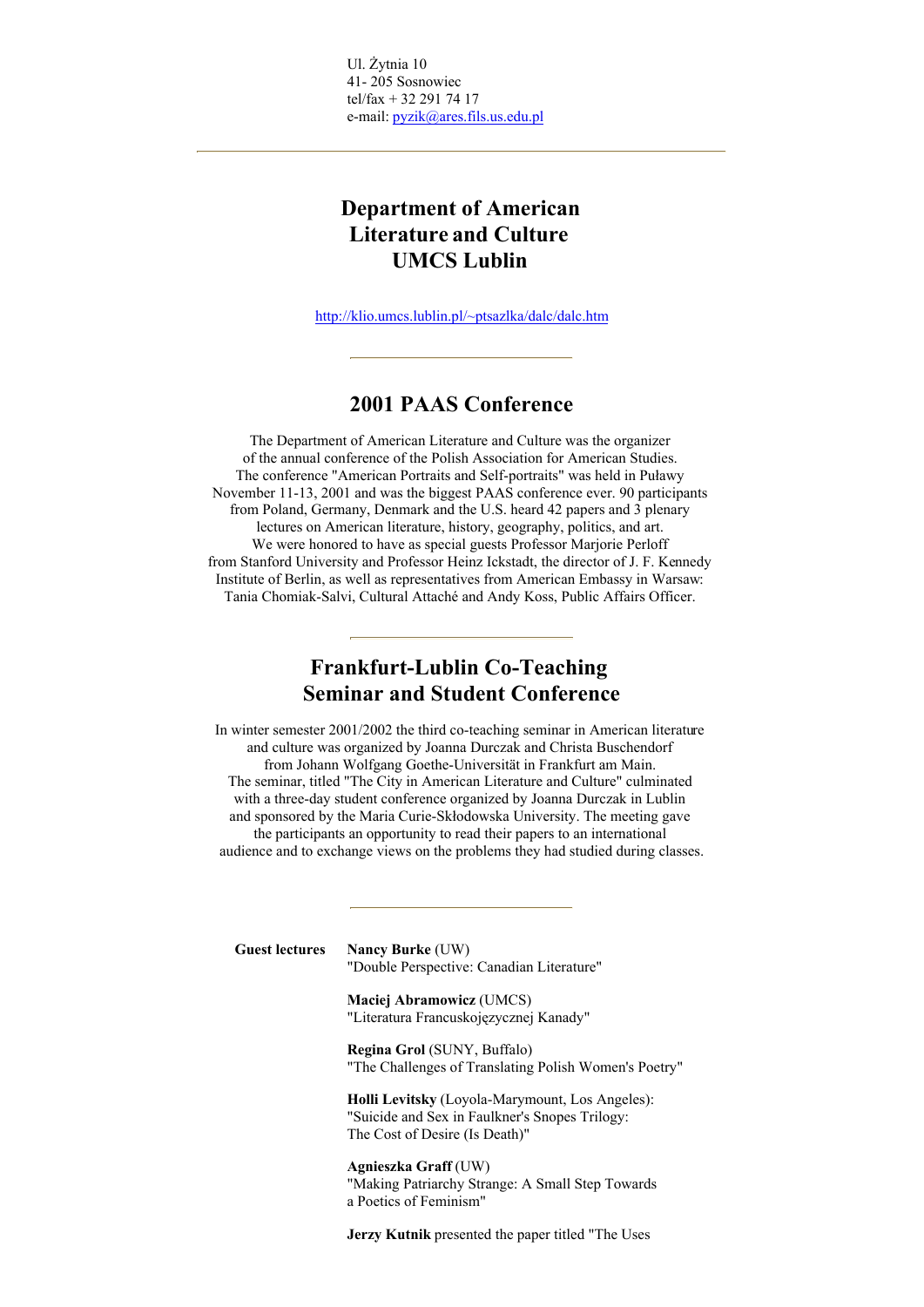of the American Flag by Non-Americans" at the EAAS Conference in Bordeaux, in March 2002.

#### **Publications Paweł Frelik**

Review: Markku Eskelinen & Raine Koskimaa, *Cybertext Yearbook 2000*, in: *American Book Review* Vol. 23, No. 2: 2002.

#### **Dorota Janowska**

"Introduction"(with Dorothea Fischer Hornung & Alison D. Goeller), *Embodying Liberation. The Black Body in American Dance*, eds. Dorothea Fischer Hornung & Alison D. Goeller, Forum for European Contributions in African American Studies: Hamburg, 2001

# **English Department, Catholic University of Lublin**

| <b>Conferences</b>  | Andrzej Antoszek participated in the international<br>conference 'Crossroutes: The Meanings of "Race" for the<br>21st Century', held in Cagliari, Sardinia, 2001, and<br>presented a paper titled "Hopping on the Hype: Double<br>Ontology of (Contemporary) American Rap Music."                                          |
|---------------------|----------------------------------------------------------------------------------------------------------------------------------------------------------------------------------------------------------------------------------------------------------------------------------------------------------------------------|
|                     | Zofia Kolbuszewska participated in the Symposium<br>organized by Zakład Badań Literackich from Gdańsk<br>University "Konwencje a Teksty", held in Gdańsk in<br>September 2001, and she presented a paper titled "Fiction<br>Squared: The Gothic Dream within a Dream in Ambrose<br>Bierce's 'The Death of Halpin Frayser'. |
| <b>Publications</b> | Patrycja Baran<br>"W Poszukiwaniu Straconej Prawdy" (co-author) in<br>Literatura na Świecie, Nr 1/2001 (354), pp. 130-149                                                                                                                                                                                                  |
|                     | Robert Coover's "Winda" (translation, co-author) in<br>Literatura na Świecie, Nr 1/2001 (354), pp. 81-93                                                                                                                                                                                                                   |
|                     | "Toni Morrison's Version of Black America and redefinition<br>of some Popular Myths" in M. Wiszniowska, ed., British<br>and American Studies: Local Colors of Stars and Stripes<br>(Wydawnictwo UMK, Toruń 2001), pp. 283-294.                                                                                             |
|                     | Andrzej Antoszek                                                                                                                                                                                                                                                                                                           |
|                     | "W Poszukiwaniu Straconej Prawdy" (co-author) in<br>Literatura na Świecie, Nr 1/2001 (354), pp. 130-149.                                                                                                                                                                                                                   |
|                     | Robert Coover's "Winda" (translation, co-author) in<br>Literatura na Świecie, Nr 1/2001 (354), pp. 81-93.                                                                                                                                                                                                                  |
|                     |                                                                                                                                                                                                                                                                                                                            |

Wszystko@jest.siecią.com in Internet. *Fenomen Społeczeństwa Informacyjnego*. (Edycja Świętego Pawła, Częstochowa 2001), pp. 89-104

#### **Zofia Kolbuszewska**

"A Rewriting of a Canonical Text as an Exploration of the Unspeakable: A Comparison of the Chronotopes of Henry James's The Turn of the Screw and Joyce Carol Oates's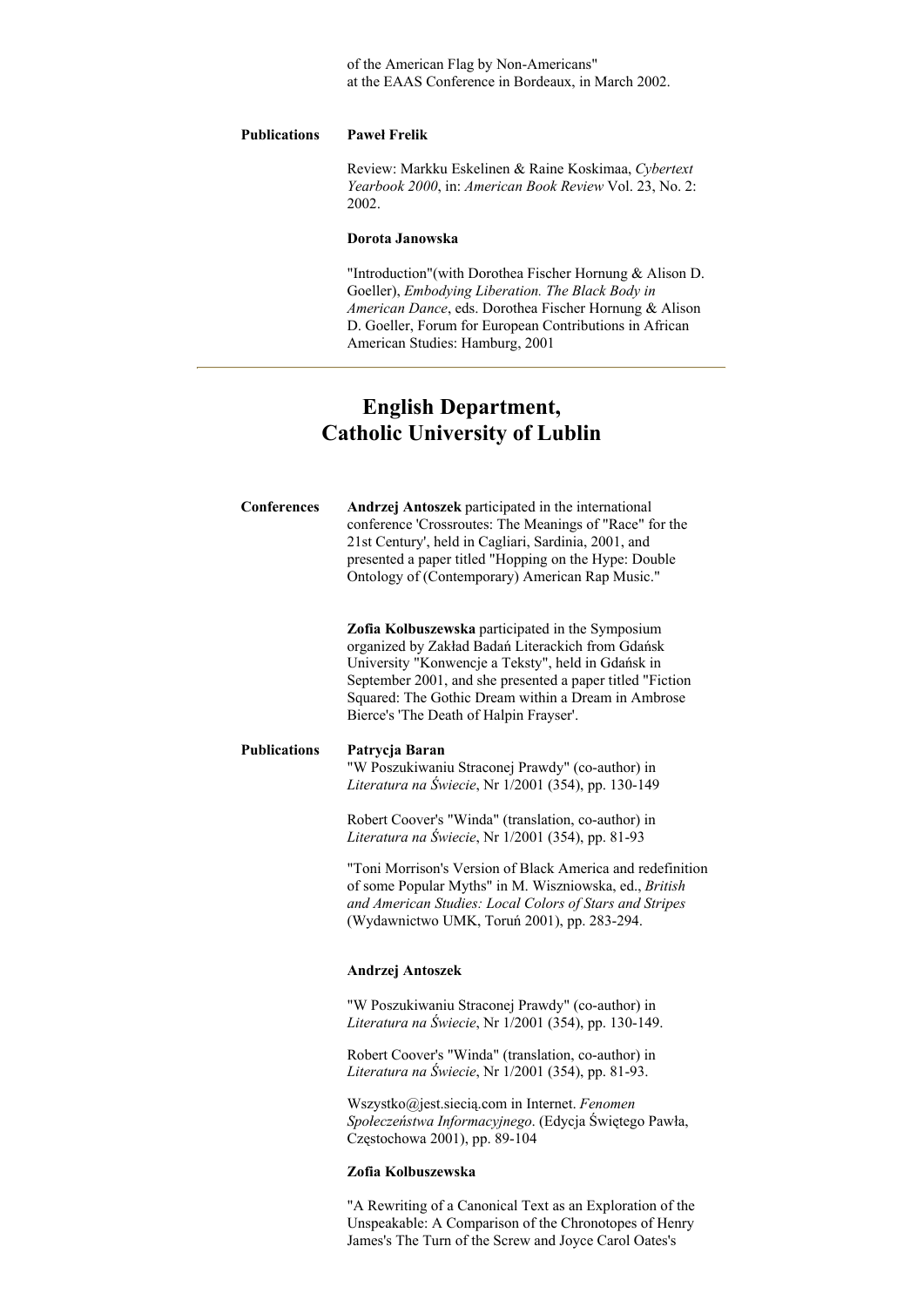'Accursed Inhabitants of the House of Bly,'" in Ola Kubińska and David Malcolm, ed., *Paradoksy Humanistyki: Księga Pamiątkowa ku Czci Profesora Andrzeja Zgorzelskiego*, Gdańsk: Wydawnictwo Uniwersytetu Gdańskiego, 2001, pp.181-188.

"Edward Gorey's Beastly Babies, Gashlycrumb Tinies, and Hapless Children" in Marta Wiszniowska, ed., *British and American Studies, vol.3: Local Colors of the Stars and Stripes*, Toruń: Wydawnictwo Uniwersytetu Mikołaja Kopernika, 2001, pp. 395-408.

"Between The Book of Daniel, Freud, and Jung: The Apocalyptic Child in Stephen King's The Shining," in Agnieszka Salska and Zbigniew Maszewski, ed., *Apocalypse Now: Prophecy and Fulfillment-Proceedings of the 1999 PAAS Conference in Łódź*, Łódź: Wydawnictwo Uniwersytetu Łódzkiego, 2001, pp. 225-235.

**Guest lecturers Marek Wilczynski** visited KUL in November 2001 and gave a lecture on "Female Class in the School of Hawthorne."

> **Larry Hussman**, a Fulbright Visiting Professor, gave a lecture on "The Future of American Fiction" on April 5, 2002.

# **Department of American Studies and Mass Media (AMS) University of Lódz**

**Conferences and seminars**

#### **International Conference American Culture in the Era of Globalization Łódź, 20-23 October 2001**

International Conference **American Culture in the Era of Globalization** co-organized by Department of American Studies and Mass Media and Polish-American Fulbright Commission was described as a great success by the participants. It was opened by the welcome address was delivered by Elżbieta H. Oleksy - Dean of the Faculty of International and Political Studies and Chair of the Organizing Committee. Conference brought together scholars in American Studies from USA, Canada, Estonia, Greece, Finland, Poland, UK, Slovak Republic, and Australia. For three days, more than 30 presenters and 100 participants discussed various aspects of globalization/americanization. US Embassy in Warsaw was represented by Małgorzata Koszalew. September 11 events did not prevent our guests from attending the conference but echoed in some papers. One of the most emotional ones was the address by Professor Doris Friedensohn, New Jersey City University, entitled: News and Views from a Global City. The key-note lecture of the second conference day: Fulbright and Other Professional Exchanges in a Global System of Intellectual Exchange prepared by Professor Susan Hammond of American University, Washington, highlighted another major topic of the conference - the role of international organizations in integration processes.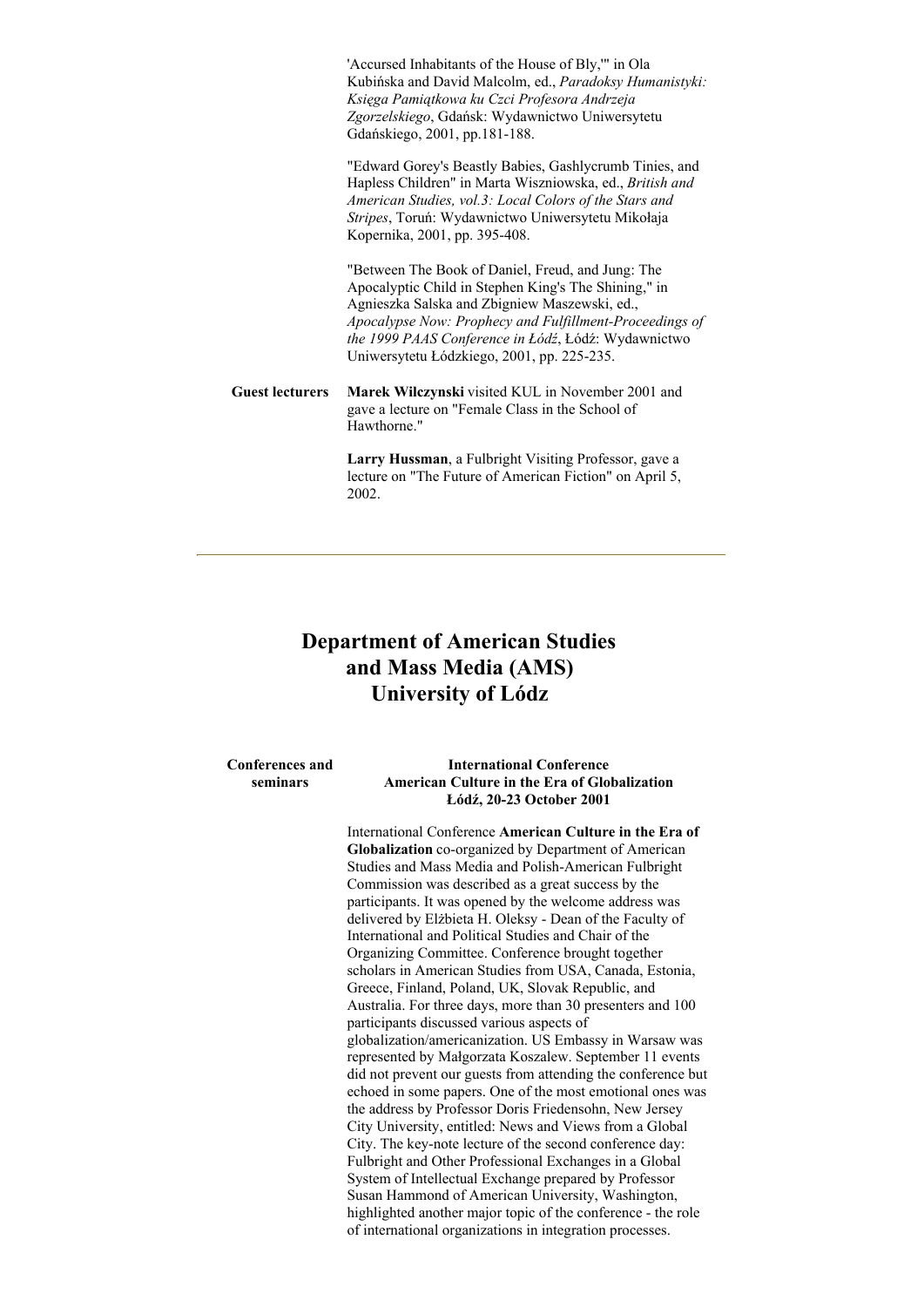#### **American Studies Seminar Ethnicity and Gender in the United States University of Łódź March 14-16, 2002**

Organizers: Anna Wilbik-Świtaj - US Embassy Warsaw

Wiesław Oleksy - Department of American Studies and Mass Media, University of Łódź

Higher School of Linguistics, Częstochowa (WSL)

This seminar explored ethnic diversity of the United States with a special emphasis on racial and gender relations. Lectures and workshops discussed selected theoretical/general aspects of ethnicity and gender in contemporary America. They also addressed the issues of gender representation in American film and literature, and dealt with how these representations cross-sect with the diverse ethnic composition of American society. One workshop was a demonstration of an "ethnic and racial conflict resolution" course that is taught via internet and administered from W. Paterson University, New Jersey. The seminar was instructed by the faculty of the Department of American Studies and Mass Media, University of Łodź; Department of American Literature, Warsaw University; the US Embassy, Warsaw, and Americans currently visiting with the Department of Amercan Studies and Mass Media, UŁ. Participants were instructors of American Studies/American history/American Culture who teach courses to Polish students (future teachers of English at various educational institutions in Poland) at ELT Colleges in Poland. Some of the participants were Ph.D. students preparing their dissertations and also teaching courses on the United States at American Literature/American Culture Departments.

**The International Conference "Research and Scholarship in Integration Processes: Poland--USA--EU" University of Łódź Conference Center Ul. Kopcińskiego 16/18 19 - 22 June, 2002**

Organizing Committee: Professor Elżbieta H. Oleksy, Professor Barbara Lewandowska-Tomaszczyk, Professor Bronisław Marciniak, Professor Józef Kobos, Professor Iwona Frydrych, Dr Andrzej Dakowski, Dr Kazimierz Sobotka, Dr Stanisław Goźdź-Roszkowski, Dr Krzysztof Kredens, Mgr Jarosław Wojcieszek

Additional information: Inter2000@krysia.uni.lodz.pl The conference is organized by the Polish Fulbright Alumni Association, the University of Łódź, Polish-US Fulbright Commission, and the Foundation for the European Studies-European Institute will be inaugurated on June 20,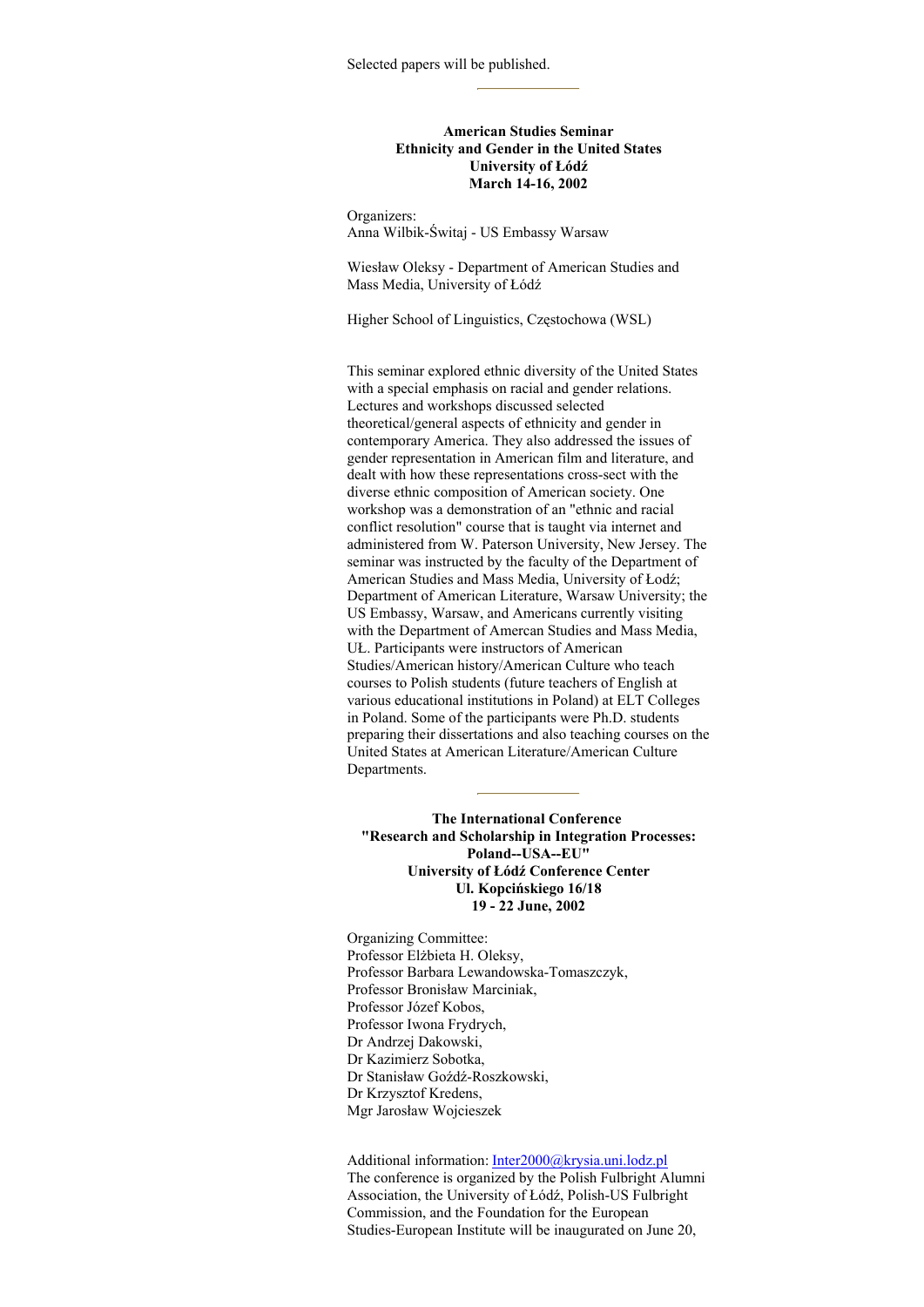2002, at 10:30 a.m. by:

Professor Stanisław Liszewski, Rector of the University of Łódź

Christopher R. Hill, United States of America Ambassador in Poland

Professor Marek Belka, Deputy Prime Minister of Poland

Jarosław Pietras, Deputy Head of the European Integration Committee

Dr Józef Oleksy, Chair of the Parliamentary EU-Integration Committee

Professor Longin Pastusiak, Speaker of the Senate

Dr Andrzej Olechowski, Political Leader

Iwona Śledzińska-Katarasińska, Deputy Chair of the Parliamentary Committee of Education

The conference will gather scholars, higher education managers and research administrators from Poland, the United States, the European Union, and East Central Europe willing to participate in the exchange of ideas and experiences concerned with the role of research projects in the integration processes in the fields of: arts and humanities, social science, economics, medical science, technical science, research management and administration.

The opening ceremony will be followed at 11.45 by the key-note lecture given by Professor Paul Lauter, Trinity College, Hartford.

> **International Conference Representing Gender in Cultures University of Łódź Conference Center Ul. Kopcińskiego 16/18 19-22 September, 2002**

We are pleased to inform you that we have received 198 proposal for papers and panels for the International Conference "Representing Gender in Cultures." Given a limited space at the Conference Center, we have selected 150 papers and panels that explicitly addressed the theme of the Conference. The colleagues whose papers have been selected represent the following countries: Armenia, Australia, Azerbaijan, Belarus, Bulgaria, Canada, Czech Republic, Estonia, Finland, Germany, Great Britain, Greece, Hungary, India, Italy, Latvia, Lithuania, Mexico, Moldavia, Netherlands, Nigeria, Pakistan, Poland, Romania, Russia, Slovakia, South Africa, Switzerland, Tajikistan, Turkey, Ukraine, United States of America, and Yugoslavia. On Setember 19, at 4 p.m., the Conference will be inaugurated by Professor Danuta Hubner, Polish Minister of European Integration and Ms. Nicole Dewandre, head of "Women and Science Unit" of the European Commission. In attendance at the opening ceremony will be representatives of the Polish parliament as well as local politicians and journalists. We have also invited distinguished professors from Europe and the US to give key-note lectures at the conference.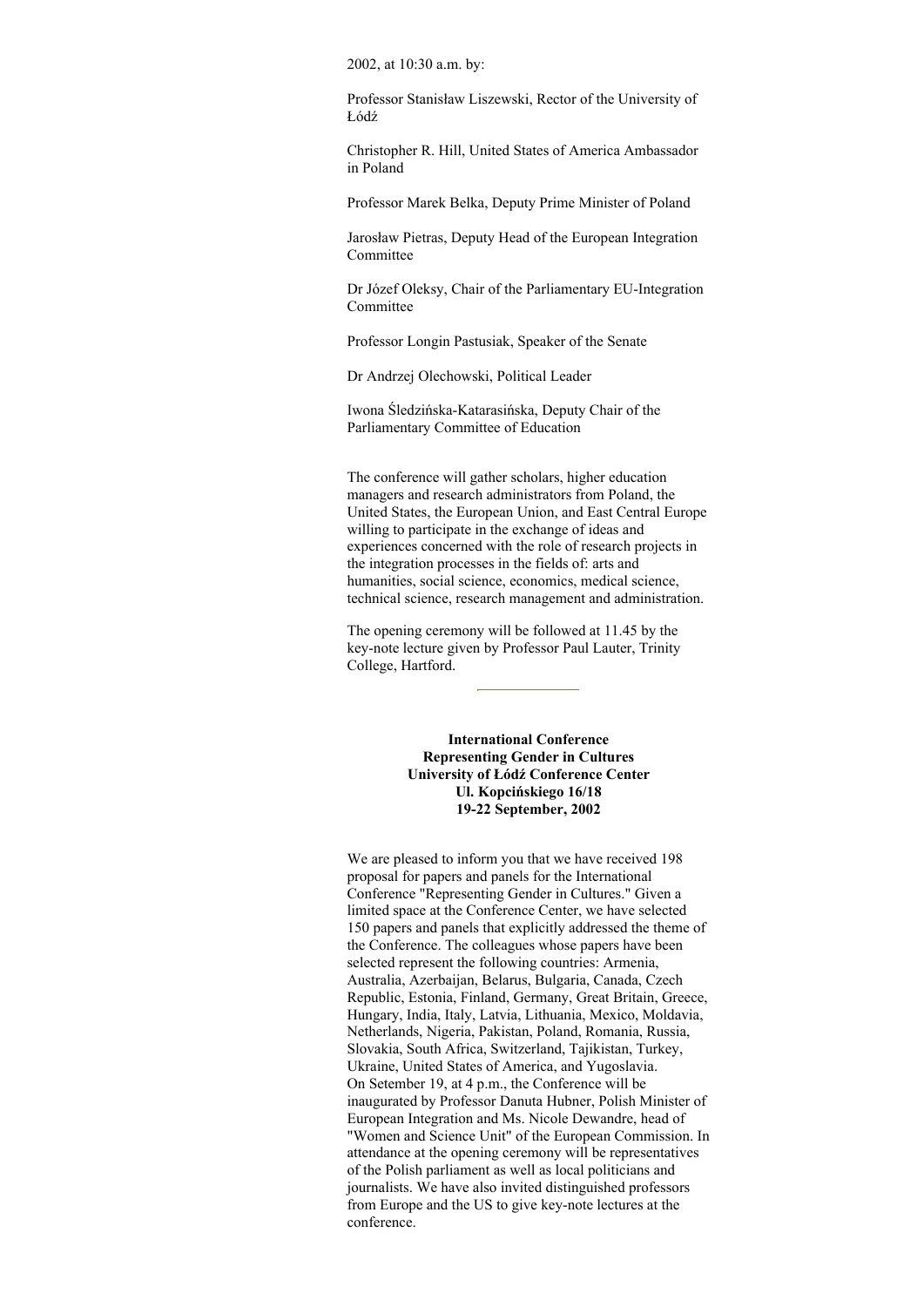The opening ceremony will be followed at 5 p.m. by the first key-note lecture given by professor Rosi Braidotti from the University of Utrecht.

An exhibition "Public Space and Private Space in Polish Women's Art.," hosted by the Łódź Gallery 86, will be an integral part of the Conference.

Elżbieta H. Oleksy - Professor and Director Joanna Rydzewska - Conference Secretary Women's Studies Center University of Łódź

Additional information: Jrydzew@krysia.uni.lodz.pl

#### **Publications Wiesław Oleksy**

"Wybory Prezydenckie w USA w Relacjach 'Newsweeka' - American Presidential Election 2000 as Reported by 'Newsweek'" in S. Dzięcielska-Machnikowska, ed., *Prezydenci 2000*, Łódź: Wydawnictwo Uniwersytetu Łódzkiego, 2001, pp 221-230.

#### **Tomasz Płudowski**

"Towards Deregulation: the End of an Era. Notes on Michael Tracey's 'The Decline and Fall of Public Service Broadcasting'", *International Studies: Interdisciplinary Political and Cultural Journal*, Vol. 2, No. 1/2001, pp 151-153.

"Amerykańskie Media - Biznes jak Każdy Inny?"; in T. Pyzik, ed., *Eseje o Kulurze i Literaturze Amerykańskiej*, Katowice: Wydawnictwo Uniwersytetu Śląskiego, pp 42-53.

### **Agnieszka Borkowska**

"The 'New Woman': Contemplating Women in Un-womanly(?) Roles," *International Studies: Interdisciplinary Political and Cultural Journal*, Vol. 2, No. 1/2001.

"'Nowa Kobieta': Rozważania o Kobietach w Nie-kobiecych(/) Rolach," in Oleksy E. H., Ostrowska E., eds., *Gender - Film -Media*, , Kraków: Rabid, 2001, pp 233-242.

# **Department of American Literature and Culture, University of Lodz**

#### **Events WORKSHOP/SEMINAR CONTEMPORARY LITERATURE AND CULTURE OF THE AMERICAN SOUTH ŁÓDŹ, SEPTEMBER 15-19, 2002**

In September 2002, Department of American Literature and Culture of the University of Łódź will hold a workshop/seminar for junior Americanists from Central and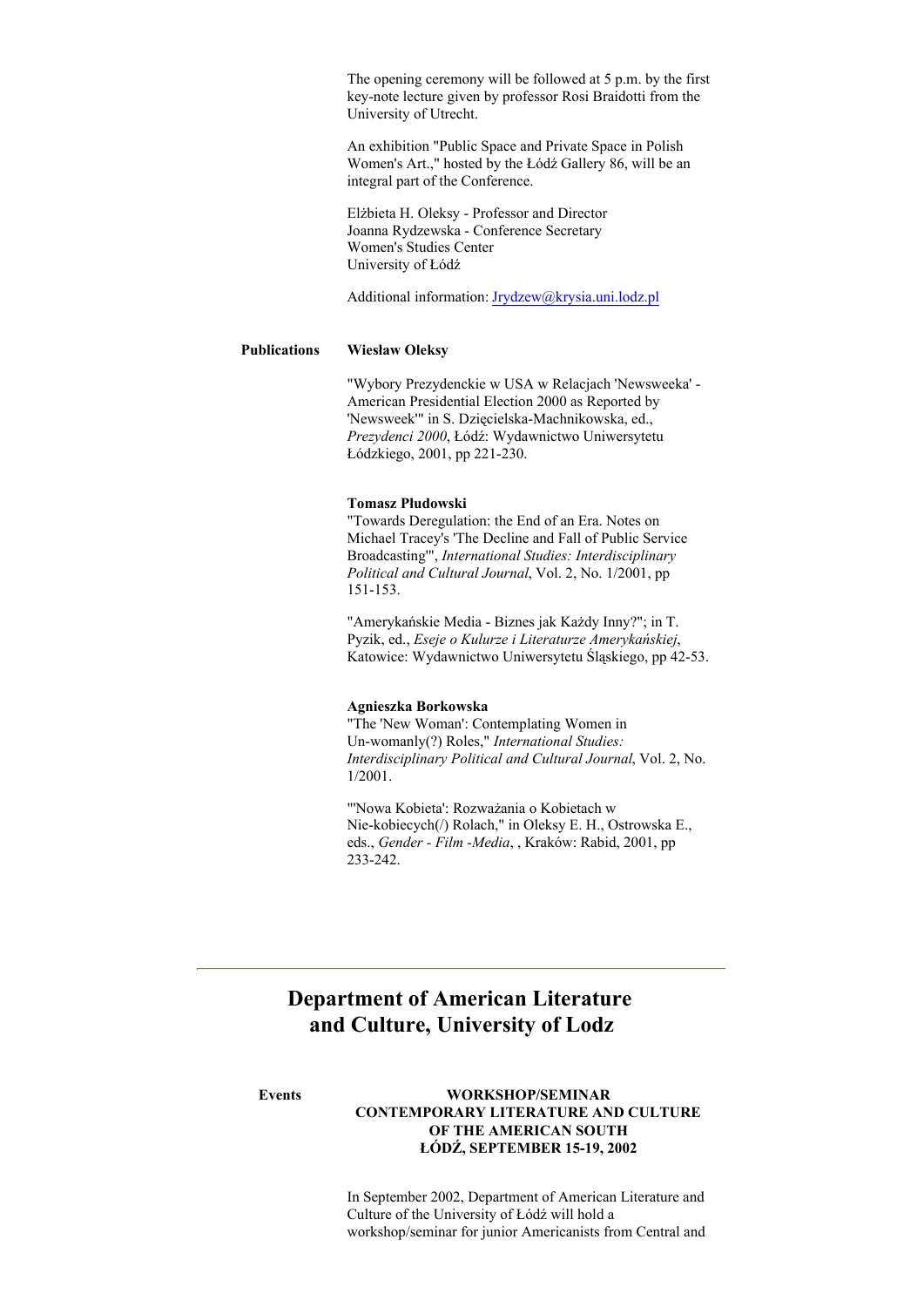| Eastern Europe on todays American South. The event is<br>sponsored by the American Embassy in Warsaw, the Rector<br>of the University of Łódź, and the Dean of Philological<br>Faculty of our university. Similar workshops have<br>previously been held in Puławy. Our guest professors: Noel<br>Polk from the University of Southern Mississippi, Peter<br>Nicolaisen from Germany, and Richard Godden from Great<br>Britain will give lectures, conduct seminars on selected short<br>stories by contemporary Southern authors, and lead<br>discussions on films shown during the workshop. The cost<br>of participation will be covered by the sponsors. |
|--------------------------------------------------------------------------------------------------------------------------------------------------------------------------------------------------------------------------------------------------------------------------------------------------------------------------------------------------------------------------------------------------------------------------------------------------------------------------------------------------------------------------------------------------------------------------------------------------------------------------------------------------------------|
| For more information and a reading list, please contact:                                                                                                                                                                                                                                                                                                                                                                                                                                                                                                                                                                                                     |
| Agnieszka Salska at Salska@krysia.uni.lodz.pl<br>or<br>Jadwiga Maszewska at jagamasz@krysia.uni.lodz.pl                                                                                                                                                                                                                                                                                                                                                                                                                                                                                                                                                      |
| In November, Agnieszka Salska, Jadwiga Maszewska,<br>Richard Profozich, Grzegorz Kość, Kacper Bartczak,<br>Grażyna Zygadło and Małgorzata Myk participated in the<br>Annual PAAS Conference in Puławy "American Portraits<br>and Self-portraits".                                                                                                                                                                                                                                                                                                                                                                                                            |
| At PAAS Conference in Puławy Grażyna Zygadło<br>presented a paper titled "I Deny I Am Like My<br>Mother-Mothers and Daughters in Amy Tan's The Joy Luck<br>Club and Erica Jong's Inventing Memory."                                                                                                                                                                                                                                                                                                                                                                                                                                                          |
| At PAAS Conference in Puławy Małgorzata Myk<br>presented a paper titled "Louise Erdrich's Portraits of<br>Contemporary Indians. A New Historical Perspective."                                                                                                                                                                                                                                                                                                                                                                                                                                                                                               |
| Grażyna Zygadło was invited to participate in the<br>American Studies Seminar "Ethnicity and Gender in the<br>United States" organized by the American Embassy and the<br>Department of American Culture and Mass Media of Łódź<br>University, held in Łódź on March 14-16, 2002.                                                                                                                                                                                                                                                                                                                                                                            |
| Malgorzata Myk spent 4 weeks in the J.F. Kennedy<br>Institute in Berlin researching for her Ph.D. on the theme of<br>violence in works of Don DeLillo, Bret Easton Ellis, and<br>Stephen Wright.                                                                                                                                                                                                                                                                                                                                                                                                                                                             |
| <b>Kacper Bartczak</b>                                                                                                                                                                                                                                                                                                                                                                                                                                                                                                                                                                                                                                       |
| "Pragmatyczny Kłusownik" - Wywiad z Richardem Rortym,<br>nowa ResPublika, Nr 12, grudzień 2001.                                                                                                                                                                                                                                                                                                                                                                                                                                                                                                                                                              |
| "Przesunąć Obecną Granicę Znaczeń Odrobinę Dalej" -<br>Wywiad z Johnem Ashberym, nowa ResPublika, Nr 10-11,<br>kwiecień 2002.                                                                                                                                                                                                                                                                                                                                                                                                                                                                                                                                |
| An earlier article by Kacper Bartczak on John Ashbery and<br>Bohdan Zadura (akcent 1-2, 2002) is reviewed in<br>Odpowiednie Dać Rzeczy Słowo by Wacław Sadkowski<br>(Warszawa 2002) in the chapter devoted to contemporary<br>translations of American poetry.                                                                                                                                                                                                                                                                                                                                                                                               |
| His poems have been recently published in <i>Twórczość</i> ,<br><i>Fa-art</i> , and <i>Akcent</i> .                                                                                                                                                                                                                                                                                                                                                                                                                                                                                                                                                          |
|                                                                                                                                                                                                                                                                                                                                                                                                                                                                                                                                                                                                                                                              |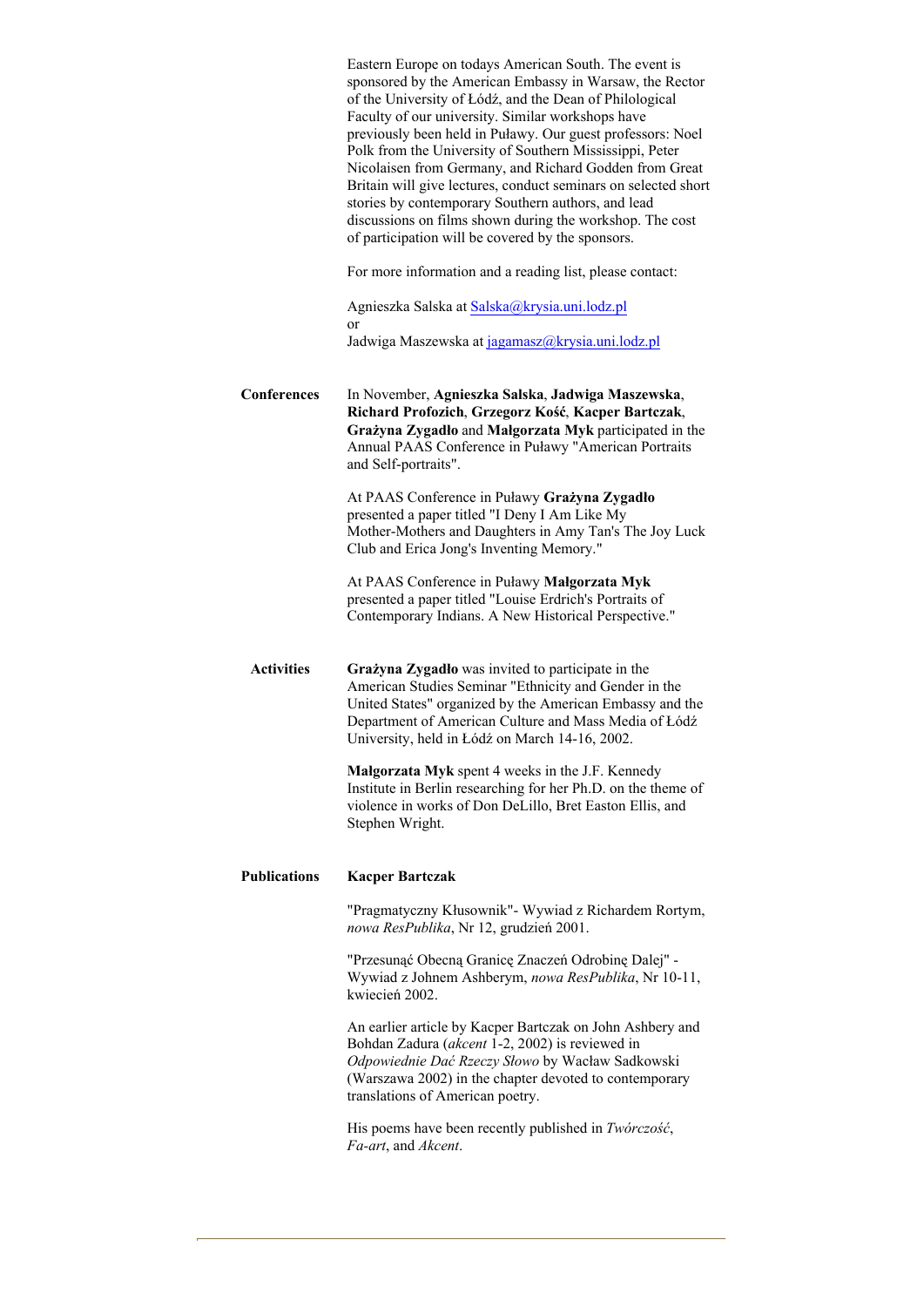# **American Studies Center Warsaw University**

| <b>Events</b>       | The ASC Distinguished Speakers' Forum hosted Mr.<br>Christopher Hill, the U.S. Ambassador to Poland, whose<br>spoke on "The Fight Against Terrorism," and Dr. Strobe<br>Talbot, former First Deputy Secretary of State, whose topic<br>was "Current Issues of U. S. Foreign Policy."                                                                              |
|---------------------|-------------------------------------------------------------------------------------------------------------------------------------------------------------------------------------------------------------------------------------------------------------------------------------------------------------------------------------------------------------------|
|                     | In the Fall semester, Agnieszka Graff was once again<br>parallel teaching with Heinz Ickstadt of the John F. Kennedy<br>Institute at Free University Berlin; their course on Henry<br>James and Vladimir Nabokov was offered simultaneously in<br>Warsaw and Berlin. The Polish and the German students<br>met for a three day session in Berlin in January 2002. |
| Conferences         | In Novemeber, several ASC faculty gave papers at the<br>PAAS Conference in Puławy.                                                                                                                                                                                                                                                                                |
|                     | Also in November, Krystyna Mazur gave a paper on Gloria<br>Anzaldua and border literature at a session held jointly by<br>the ASC and the Centro de Estudios Latinoamericanos<br>(CESLA), Warsaw University.                                                                                                                                                      |
|                     | Professor Volker Albrecht, visiting the ASC from Goethe<br>Universität Frankfurt, gave a paper on the influence of<br>ethnic changes on American cities.                                                                                                                                                                                                          |
|                     | Anna Sosnowska presented a paper on "American Ethnic<br>Pluralism: Perspectives from Poland and Macedonia" in a<br>panel on "The Continuing Challenge of America's Ethnic<br>Pluralism" at a Salzburg Seminar American Studies Center<br>workshop in February 2002.                                                                                               |
| <b>Publications</b> | The nineteenth volume of American Studies, which has just<br>come from the press, contains two articles by ASC faculty:<br>Agnieszka Graff's "Time and Space Confused - Faulkner's<br>Apocalypse in Language" and Andrzej Filipiak's<br>"American Neoconservatism."                                                                                               |
|                     | Tomasz Basiuk's article "Apocalypse Now and Then:<br>Affective Responses to Narrative Closure" was published in<br>Apocalypse Now: Prophecy and Fulfillment, ed. by<br>Agnieszka Salska and Zbigniew Maszewski (Wydawnictwo<br>Uniwersytetu Łódzkiego 2001).                                                                                                      |
|                     | His "The Place of Fiction and the Place of Autobiography in<br>Edmund White's 'Skinned Alive'" appeared in Local Colors<br>of the Stars and Stripes, ed. by Marta Wiszniowska<br>(Wydawnictwa Uniwersytetu im. Mikołaja Kopernika,<br>2001).                                                                                                                      |
|                     | Agnieszka Graff authored entries on Henry James, James<br>Joyce, Vladimir Nabokov, and Toni Morrison for Wielka<br>Encyklopedia PWN.                                                                                                                                                                                                                              |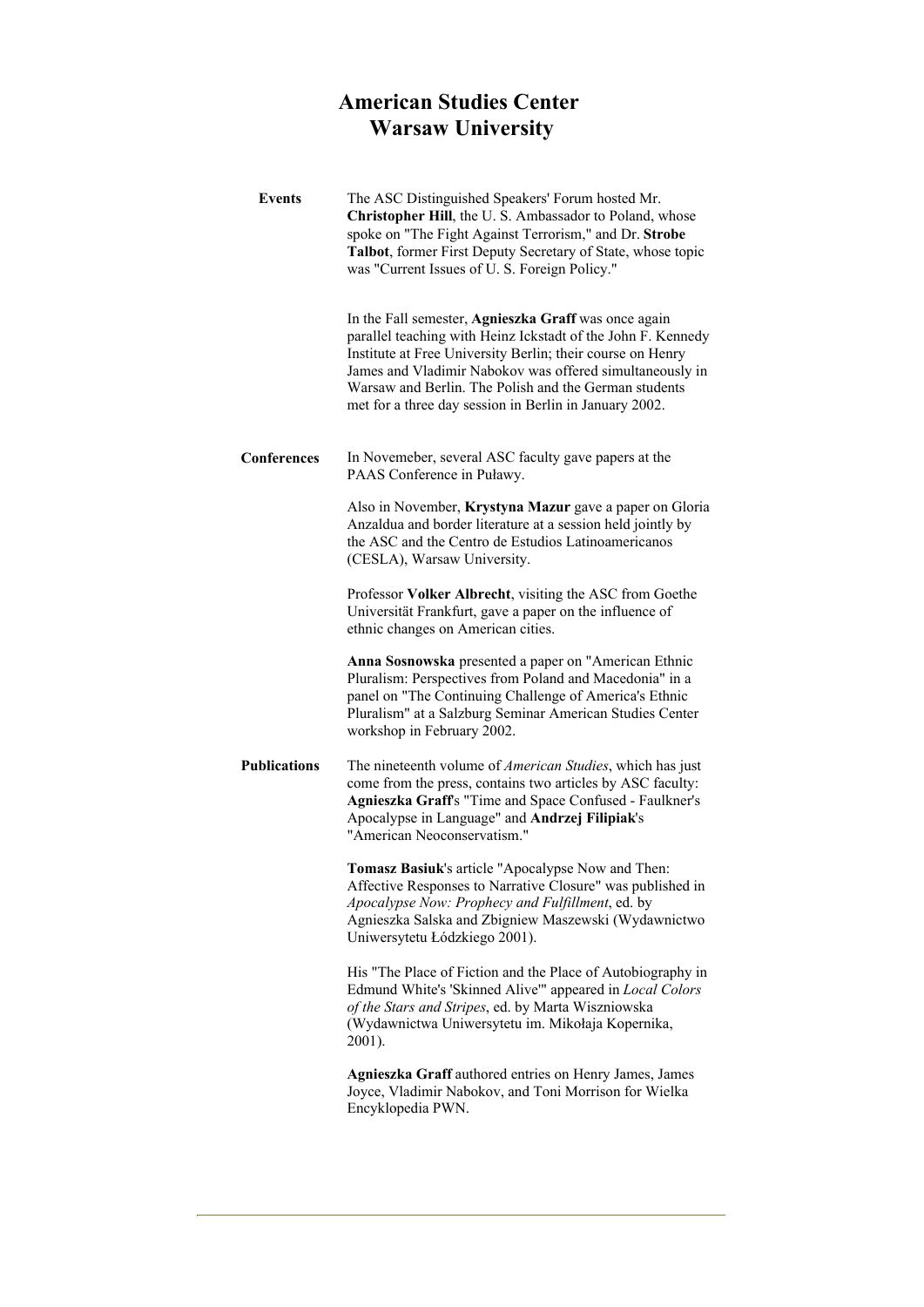# **Department of English Nicolaus Copernicus University, Torun**

| Conferences         | Mirosława Ziaja-Buchholtz participated in the<br>International Conference "American Culture in the Era of<br>Globalization," held in Łódź on October 20-23, 2001, and<br>presented a paper titled "Disneyfication of Political<br>Experience: A Case Study of the Emperor's New Groove."           |
|---------------------|----------------------------------------------------------------------------------------------------------------------------------------------------------------------------------------------------------------------------------------------------------------------------------------------------|
|                     | She took part in the DUET (Development of University<br>English Teaching) Workshop "Translation in Context" in<br>Kazimierz Dolny on October 28-30, 2001 and in the 11th<br>PAAS Conference "American Portraits and Self-portraits" in<br>Puławy on November 11-13, 2001.                          |
| <b>Publications</b> | Mirosława Ziaja-Buchholtz                                                                                                                                                                                                                                                                          |
|                     | "Local Color in Black and White: 'The Bouquet' by Charles<br>W. Chesnutt." Local Colors of the Stars and Stripes. Ed.<br>Marta Wiszniowska. Toruń: Wydawnictwo Uniwersytetu<br>Mikołaja Kopernika, 2001, pp. 353-366.                                                                              |
|                     | "Cross-Gender Reading of the Central Consciousness in the<br>Polish Version of James's "The Ambassadors." Studia<br>Anglica Resoviensia 2, 42 (2001), pp. 146-154.                                                                                                                                 |
|                     | "Politics of Translation: Henry James's The Turn of the<br>Screw and Witold Pospieszała's W Kleszczach Lęku."<br>Zeszyty Naukowe Uniwersytetu im. Mikołaja Kopernika w<br>Toruniu, English Studies XI (2002), pp. 163-171.                                                                         |
|                     | Reflections of the Master: The Reception of Henry James in<br>Poland (1877-2000). Toruń: Wydawnictwo Uniwersytetu<br>Mikołaja Kopernika, 2002, pp. 270.                                                                                                                                            |
|                     | Visiting professors Professor Laurent Lepaludier of Angers University,<br>France was invited to give two lectures on April 5 and 6,<br>2002. Within the field of short fiction, Professor Lepaludier<br>specializes in the genre of urban legend, which is the subject<br>of his lecture in Toruń. |
|                     | A Canadian poet and scholar Professor Douglas Barbour is<br>scheduled to lecture in Toruń on April 16. He promised to<br>give an overview of the recent trends in Canadian and                                                                                                                     |

# **American Literature Department University of Warsaw**

American poetry, as well as read from his own poetry.

**Guest lecturers** In the academic year 2001/2002 we have been hosting Fulbright Professor, **Holli Levitsky** of Loyola Marymount University in Los Angeles, a Ph.D. graduate from Irvine UC and a specialist in American literature of the South, literary theory, and the literature of the Holocaust. All the courses she has offered have been extremely popular with students and graduates, especially her courses on literature and psychoanalysis.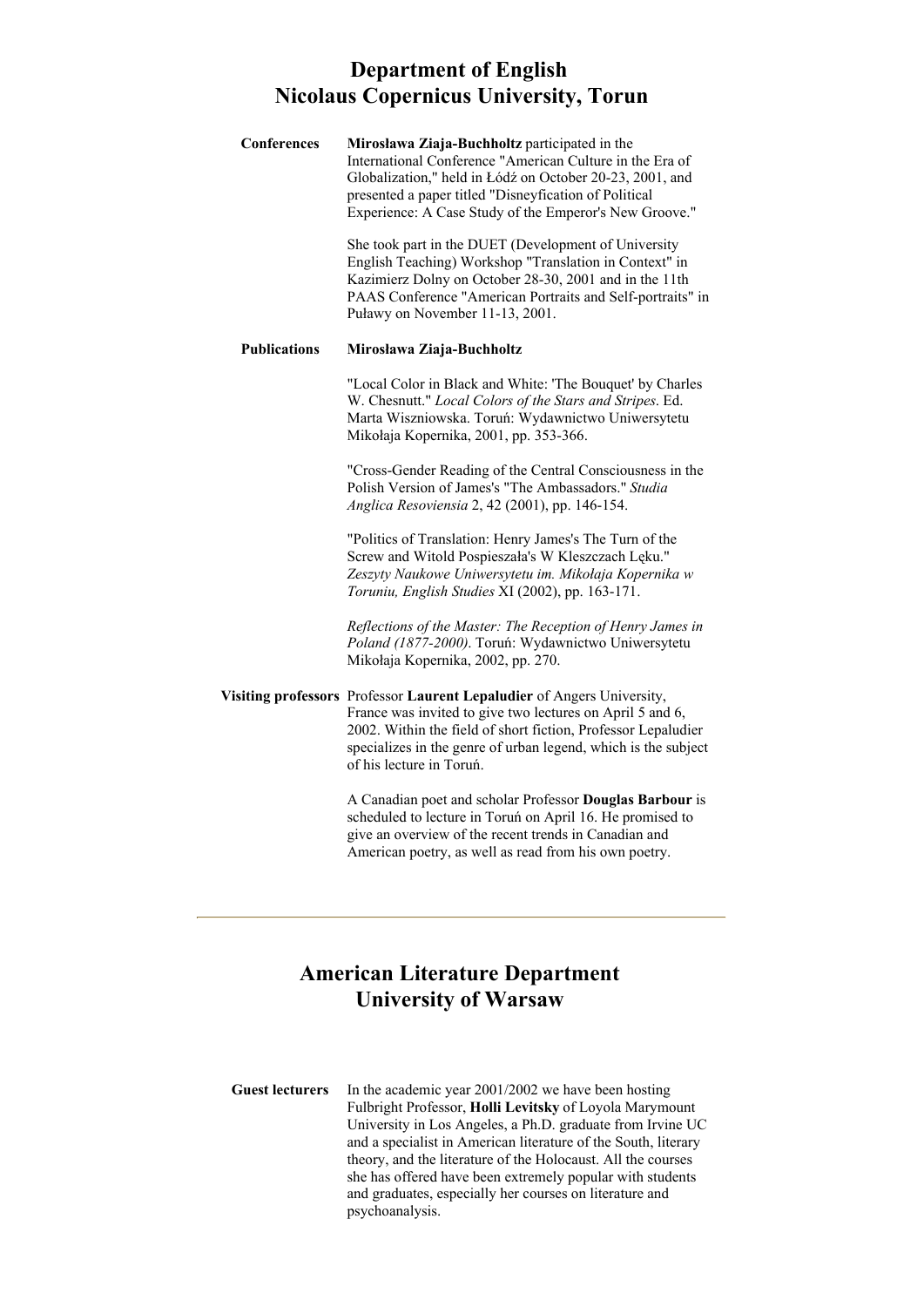|                     | As every year, we have been cooperating with a number of<br>colleagues from outside the University of Warsaw:<br>traditionally with Andrzej Sosnowski of Literatura na<br>Świecie, teaching modern poetry to our students, Tadeusz<br>Pióro, a Ph.D. from Berkeley, teaching an advanced course<br>on postmodern literature, criticism and theory, Jadwiga<br>Maszewska, covering Native American literature and the<br>American Renaissance, and the Fulbright Professor from<br>Lublin, Larry Hussman, offering two courses - on literature<br>and the cinema, and on American realism and naturalism. In<br>the current semester, our graduate student, Tomek<br>Mirkowicz, a well-known writer and translator, is offering a<br>survey course on American postmodern writers. |
|---------------------|-----------------------------------------------------------------------------------------------------------------------------------------------------------------------------------------------------------------------------------------------------------------------------------------------------------------------------------------------------------------------------------------------------------------------------------------------------------------------------------------------------------------------------------------------------------------------------------------------------------------------------------------------------------------------------------------------------------------------------------------------------------------------------------|
| <b>Publications</b> | Our new assistant professor Marek Paryż, has published his<br>Ph.D. dissertation in book form.                                                                                                                                                                                                                                                                                                                                                                                                                                                                                                                                                                                                                                                                                    |
|                     | In 2001, faculty and graduate students at the American<br>Literature Section published one book and 11 critical articles<br>and essays in Polish and German academic periodicals.                                                                                                                                                                                                                                                                                                                                                                                                                                                                                                                                                                                                 |
| <b>Conferences</b>  | In March of this year, Holli Levitsky, Agata Preis-Smith<br>and Julia Fiedorczuk delivered papers at the workshop on<br>"The Rhetorical Construction of Subjectivity in American<br>and European Cultural and Literary Texts" at the Biennial<br>EAAS Conference in Bordeaux, France.                                                                                                                                                                                                                                                                                                                                                                                                                                                                                             |
| <b>Scholarships</b> | Julia Fiedorczuk has won a Junior Fulbright scholarship<br>and will spend the next academic year at Cornell University,<br>completing her Ph.D. dissertation on the poetry of Laura<br>Riding.                                                                                                                                                                                                                                                                                                                                                                                                                                                                                                                                                                                    |

# **The Institute of English Philology University of Wroclaw**

| <b>Activities</b> | Elżbieta Klimek-Dominiak participated in "What is an<br>American?" American Studies Workshop - Puławy,<br>September 19-23, 2001 (UMCS-American Literature and<br>Culture Department).                                                                                                                                                                                                                                                                                                                                                                                       |
|-------------------|-----------------------------------------------------------------------------------------------------------------------------------------------------------------------------------------------------------------------------------------------------------------------------------------------------------------------------------------------------------------------------------------------------------------------------------------------------------------------------------------------------------------------------------------------------------------------------|
|                   | Since the Fall of 1999, <b>Dominika Ferens</b> and <b>Agnieszka</b><br><b>Zembrzuska</b> , a doctoral student at the Dept. of Philosophy,<br>have been coordinating the Interdisciplinary Gender Studies<br>Group at the University of Wrocław. The Group organizes<br>an open lecture series on gender and sexuality. Its goals are<br>to promote and legitimate gender studies and queer theory,<br>to encourage interdisciplinary research, and to integrate<br>students and teachers. During the past semester the Group<br>hosted 10 lecturers from Poland and abroad. |
| Conferences       | Elżbieta Klimek-Dominak                                                                                                                                                                                                                                                                                                                                                                                                                                                                                                                                                     |
|                   | Annual Conference of the Polish Association for American<br>Studies "American Portraits and Self-portraits" Puławy<br>11-14.11.2001. Paper: "The Boy General with the Golden<br>Locks' and 'The Ugly American'-- General George A.<br>Custer's Portraits and the Satirical Uses of the Custer Icon."                                                                                                                                                                                                                                                                        |

### **Dominika Ferens**

At the Annual Conference of the Polish Association for American Studies "American Portraits and Self-portraits" in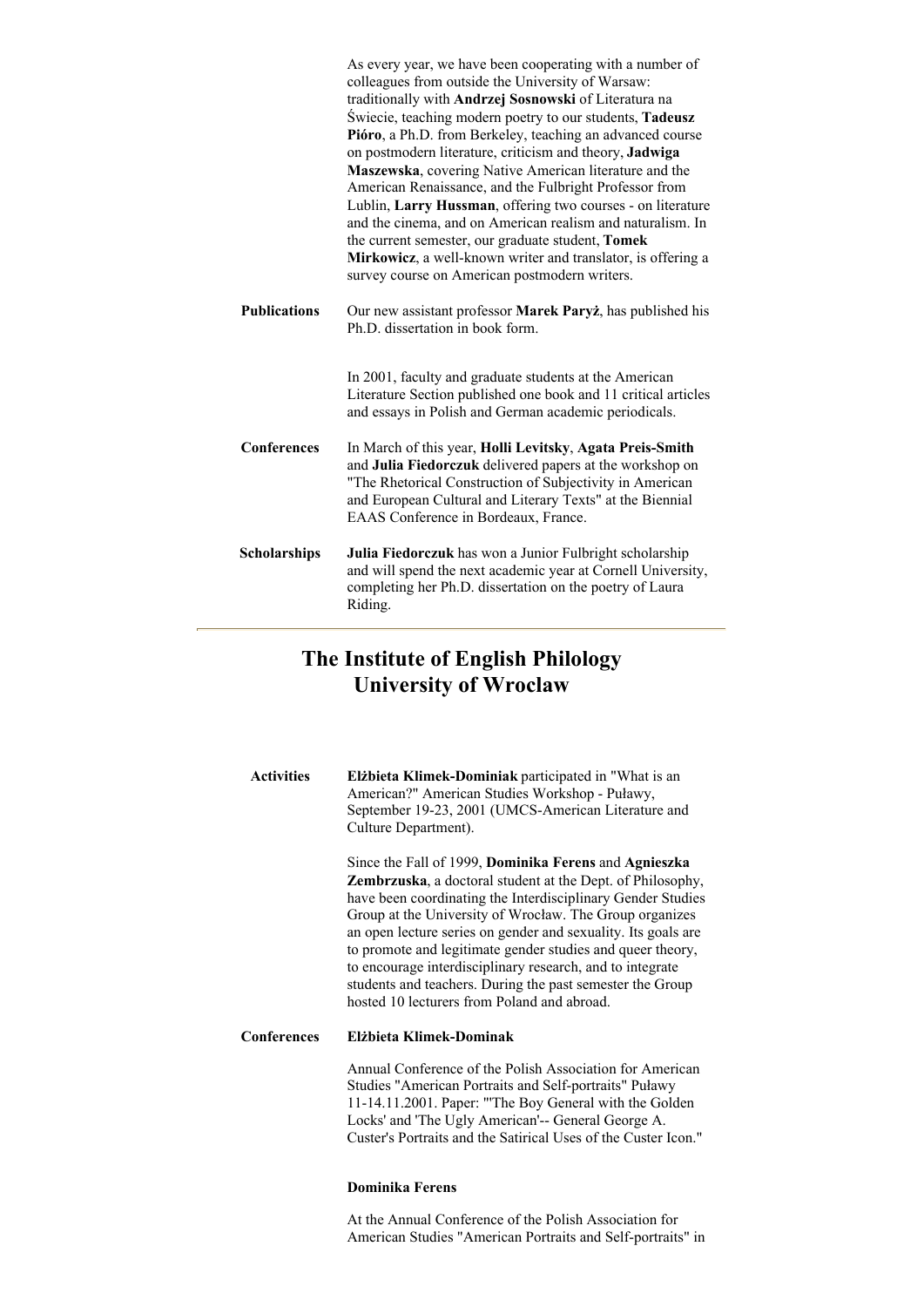Puławy she presented the paper "Personal Reflections of a Half-Chinese Victorian Reporter in Jamaica."

#### **Piotr Zazula**

"The Body of the Urban Other in Modern American Poetry" presented at the Conference The EmBodyment of American Culture, Klagenfurt (Austria), 26-28.10.2001.

#### **Publications Elżbieta Klimek-Dominiak**

"Engendering of the Frontier: Why did Daniel Boone's Wife Disappear From Mythic Tales about Boone as a Frontierman?" *Anglica Wratislaviensia* XXXVII. Wrocław: 2001: 73-90.

### **Dominika Ferens**

*Edith and Winnfred Eaton: Chinatown Missions and Japanese Romances*. Urbana: University of Illinois Press, 2002.

"Native Americans, Chinese and White Progressivists in the Land of Sunshine." *ATQ Special Issue: Cohabiting America: Native Americans and Euroamericans in the Nineteenth Century* 15.4 (December 2001): 305-316.

"Białe Turystki na Dalekim Wschodzie: Płeć i Rasa w Dziewiętnastowiecznej Etnografii." *Gender w Humanistyce*. Kraków: Rabid, 2001.

"Wayward Conquistador of Transcultural Hybrid? Commentaries on Álvar Nunez Cabeza de Vaca's The Account." *Anglica Wratislaviensia* 34.2268 (2001): 21-24.

#### **Piotr Zazula**

"Poetic Translation: An Approach to the Problem", [in:] *Roczniki Naukowe PWSZ w Wałbrzychu. Języki Obce i Turystyka*. No. 1/2001, pp. 109-117. (Co-author: Edward Szynal)

"Życie z Klasą: Luz a Nieznośny Ciężar Świadomości", [in:] *Nowa Okolica Poetów*, no. 8, Rzeszów 2001, pp. 153-161.

### **FROM THE TREASURER**:

The PAAS bank account is: Bank PKO BP, XV Oddział w Warszawie 05 - 10201156 -123114426

The PAAS membership fee - 40 PLN.

### **FROM THE EDITOR:**